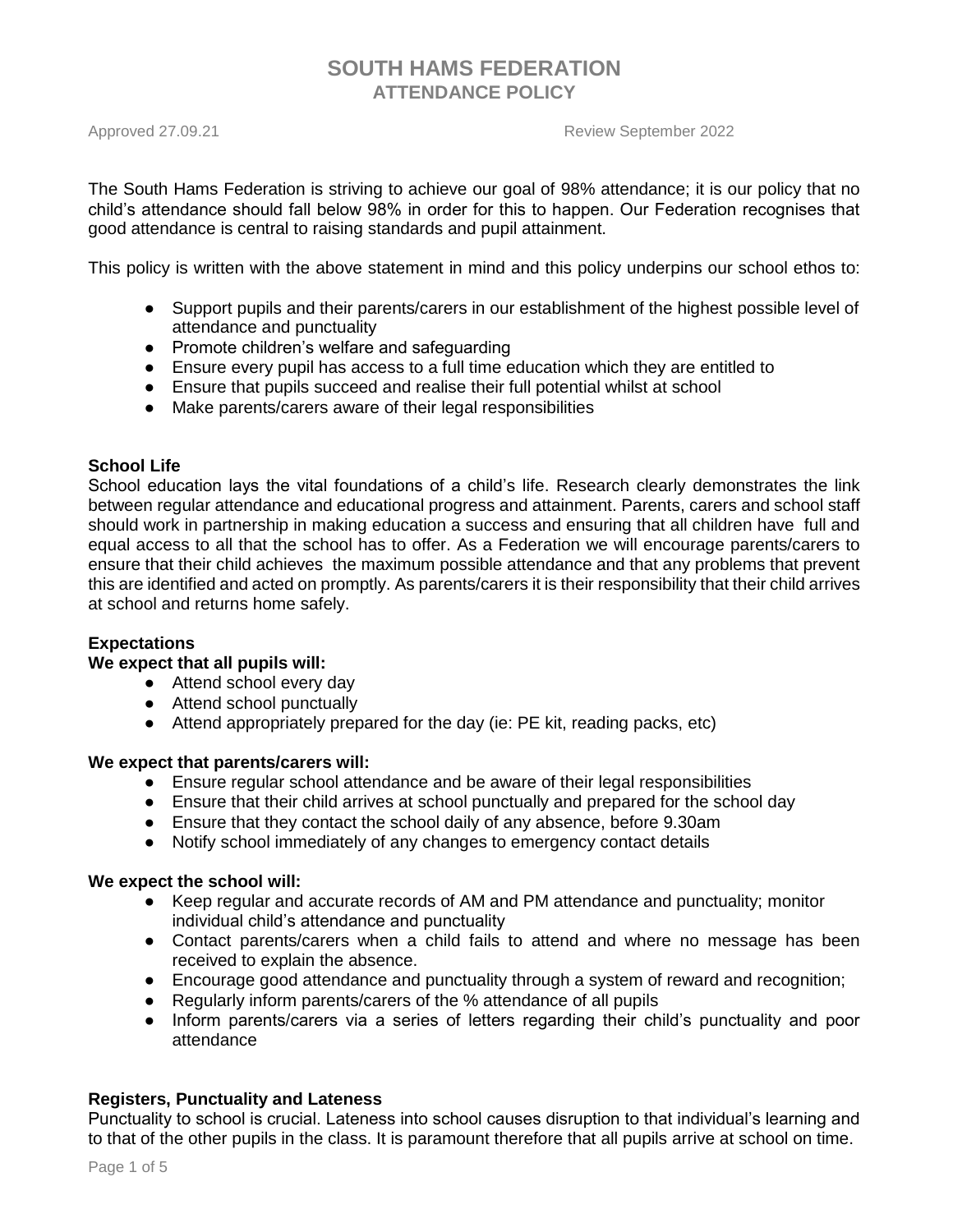Approved 27.09.21 **Approved 27.09.21 Review September 2022** 

All children at Kingsbridge School can start to arrive at school from 8.45am. The bell goes at 8.55am and children should be in their classrooms by 9:00am when the register is taken, the register will then be closed, this is a legal requirement. A child arriving after 9.00am will need to be accompanied by a parent or carer to school via the school office to register for the day.

All children at: Loddiswell, Malborough with South Huish and Modbury Schools should be in the playground at 8.45am ready to come into school at 8.55am. The bell will ring at 8.55am, by this time the children should have said their goodbyes and be lined up with their class in the correct place. The children will be collected by their class teacher and taken into school where the register will be taken at 9.00am, the register will then be closed, this is a legal requirement. A child arriving after 9.00am will need to be accompanied by a parent or carer to school via Reception.

All children at Stokenham School should be in the playground at 9.00am ready to come into school at 9.10am. The bell will ring at 9.10am by this time the children should have said their goodbyes and be lined up with their class in the correct place. The children will be collected by their class teacher and taken into school where the register will be taken at 9.15am, the register will then be closed, this is a legal requirement. A child arriving after 9.15am will need to be accompanied by a parent or carer to school via Reception.

If your child arrives within 15 minutes of the registers being closed their name and registration class will be logged in a late book along with the reason and time; your child will then receive an L code, which is a late mark for that session. Should your child arrive 15 minutes after the register has closed your child will receive a U code, this is an unauthorised absence for that session and will affect your child's annual attendance.

If parents/carers have not informed the Admin Team of a reason for absence, an Administrator will phone or email parents/carers to ascertain the reason. Pupils' attendance will be monitored on a weekly basis.

## **Celebrating Achievements**

All children achieving maximum attendance at the end of each academic year will be rewarded for their valuable efforts. They will each receive a certificate signed by the Executive Headteacher/Head of School during a special assembly. We have introduced a class award for the class with the highest attendance each week, to be awarded at Friday assemblies.

## **Persistent Absenteeism (PA)**

When a pupil's attendance drops below 95% it becomes a concern at school. At 90% a child is considered a persistent Absentee (PA) and the following procedure will follow:

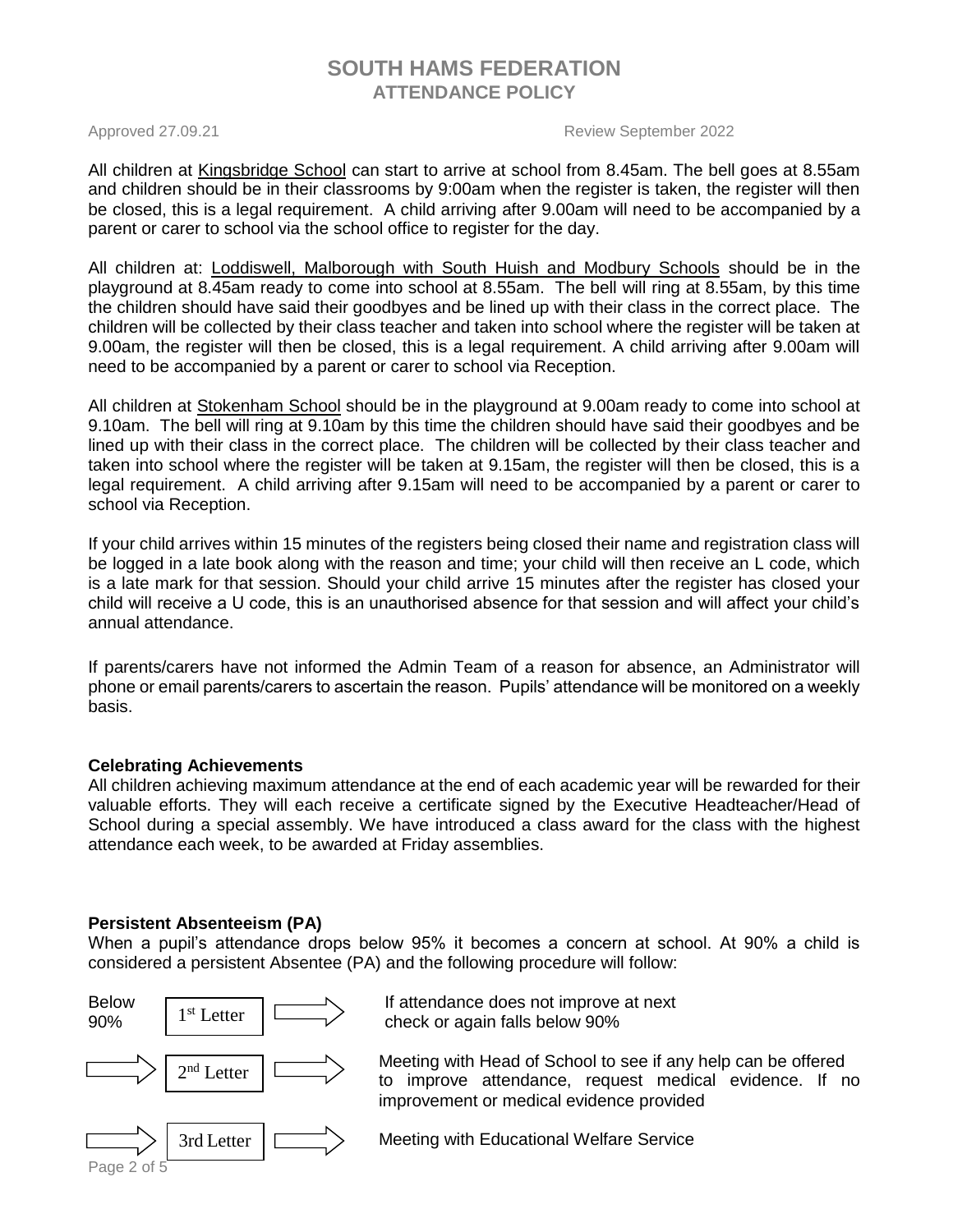Approved 27.09.21 **Approved 27.09.21 Review September 2022** 

#### **Children Missing Education**

Parents/Carers are to inform the school in writing if a child is removed from a roll. Details of the new school should be provided, if applicable. If parents/carers intend to remove a child from school to be home educated a formal meeting with the parents/carers Head of School/Executive Head must take place. Then an Elective Home Education, (EHE) Pupil Safeguarding form must be completed and returned to the Professional lead for Elective Home Education.

When a child moves from school and no notification is received from another school, the 'old' school should complete a 'Child Missing Education' (CME) referral form and return it to the ONE Data Team, SCOMIS.

### **The Law and School Attendance**

*The 1996 Education Act (s7) places a legal responsibility upon parents/carers to ensure that their child fully attends the school at which they are registered. This means that your child must attend school every day and on time (unless as parents/carers you can prove that the absence was with the authorisation of the school or that it was unavoidable).*

If your child has unauthorised absences then the school can make a request to the Local Education Authority (through the Education Welfare Service) to instigate Parental Responsibility Measures. If you have Parental Responsibility, this could mean receiving any of the following:

- A Penalty Notice. Should a Penalty Notice be issued, one notice will be issued to each parent/carer for each child involved. Currently, each Penalty Notice is for £60 if paid within the first 21 days, this increases to £120 if paid between the 22nd and 28th day. If a Penalty Notice goes unpaid after 28 days, then a Magistrates Summons will be issued. Parents/Carers should note that only one penalty notice per parent/carer per child will be issued in any one year and a parent/carer will only get the option of two penalty notices within a four year period. Any other formal action would be a summons to a Magistrates Court.
- $\bullet$  A Magistrates Summons could lead to a criminal record, a fine of up to £2,500 and/or a term of imprisonment for up to 3 months.
- Education Supervision Order (ESO). The Children Act 1989 allows the Local Education Authority to apply to the Family Proceedings Court for an ESO for any child of compulsory school age, whom it is felt, is not being properly educated. The intention behind the ESO is to support parents/carers in fulfilling their legal responsibilities. The ESO is only suitable where the child and the parents/carers are willing to co-operate with the process. If the application for an order is successful the ESO will last for one year, but may be extended for up to 3 years. A Supervising Officer will be appointed by the Court. The role of the Supervisor is to work with the child and family to ensure that an appropriate education is received.

## **Requests for Term Time Absence**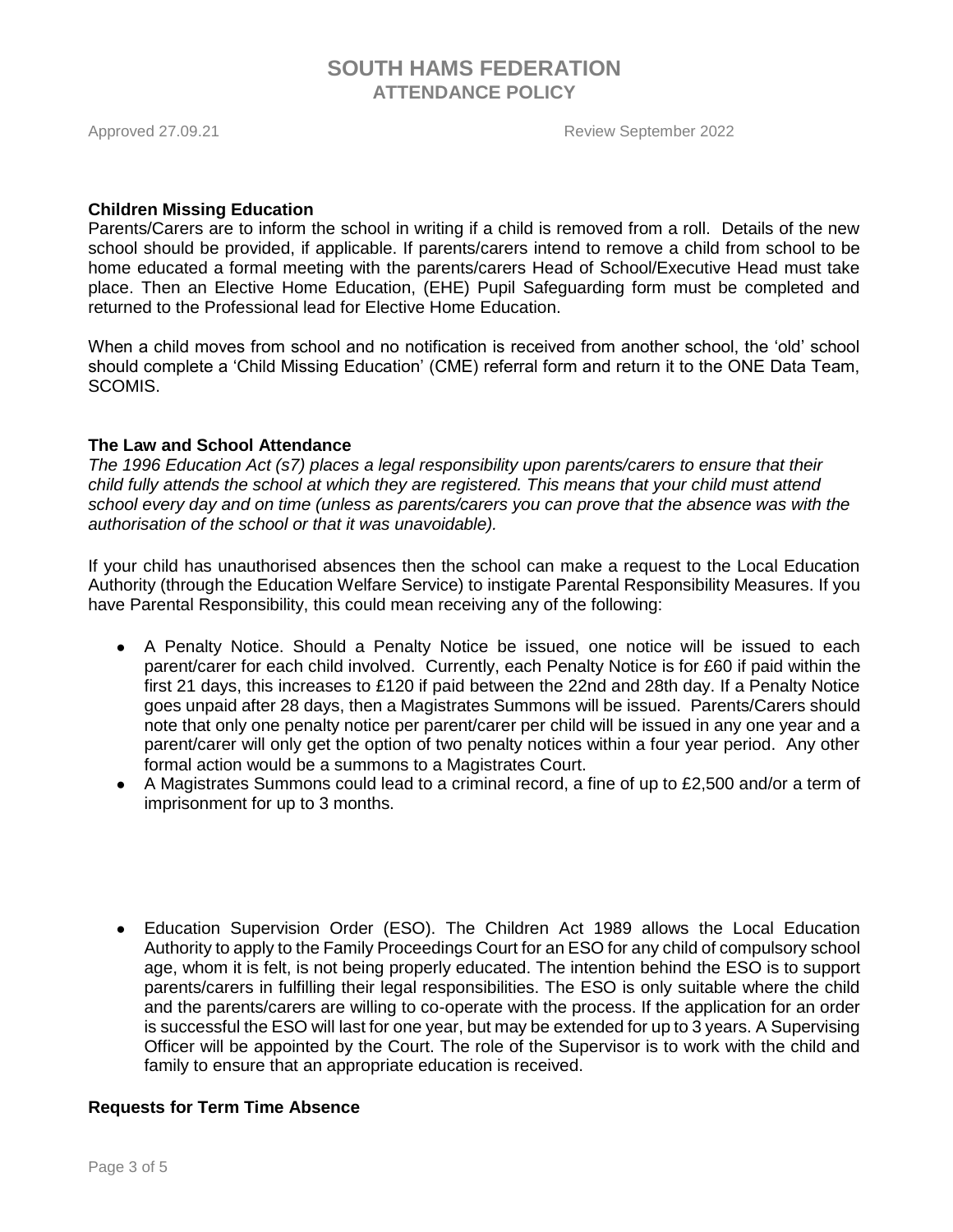#### Approved 27.09.21 Review September 2022

As of September 2013, an amendment to the Education (Pupil Registration)(England) Regulations 2006 came in to force and greater clarity was introduced to the issue of schools authorising absence requests. These changes reinforced the Government's view that every minute of every school day is vital and that pupils should only be granted authorised absences by the school in 'exceptional circumstances'.

A family holiday is not considered by the Government to be an 'exceptional circumstance' and therefore may not be authorised by the school.

If you would like to request 'leave' to be considered for authorisation due to exceptional circumstances, please request, complete and return an S2 form to the school.

#### **Authorised Absences**

All absences must be explained by a parent/carer. The school will then decide whether or not it will authorise the absence.

Acceptable reasons for the authorisation of absences may be:

Genuine illness (see 1 below) Unavoidable medical / dental appointments (See 2 below) Days of religious observance Seeing a parent/carer who is on leave from the armed forces Extra curricular activity examinations – music, dance etc When Traveller children go on the road with their parents/carers

- (1) Illness Medical evidence may be requested where a child has been absent for 5 days or more due to illness or has had 20 sessions of absence in a six month period, OR where a child's attendance is below 90% and/or the child is regularly away from school due to illness. Failure to provide evidence when requested may result in the school recording the absence as unauthorised.
- (2) Unavoidable medical appointments All routine (non emergency) appointments should be made, whenever possible, outside of school hours. Parents/Carers should provide evidence of an appointment made during the school day. Failure to provide such evidence may result in the school recording the absence as unauthorised.

Whilst any child may be off school because of illness, sometimes they can be reluctant to attend school. Any problems regarding attendance are best sorted out between the school, parents/carers and the child. If a parent/carer thinks their child is reluctant to attend school then we will work with that family to understand the root of the problem.

## **Unauthorised Absences**

Unauthorised absences are those which the school does not consider reasonable and for which no "leave" has been given. This type of absence can lead to the Authority using sanctions and or legal proceedings.

Other examples of absence from school that will not be authorised:

Any type of shopping